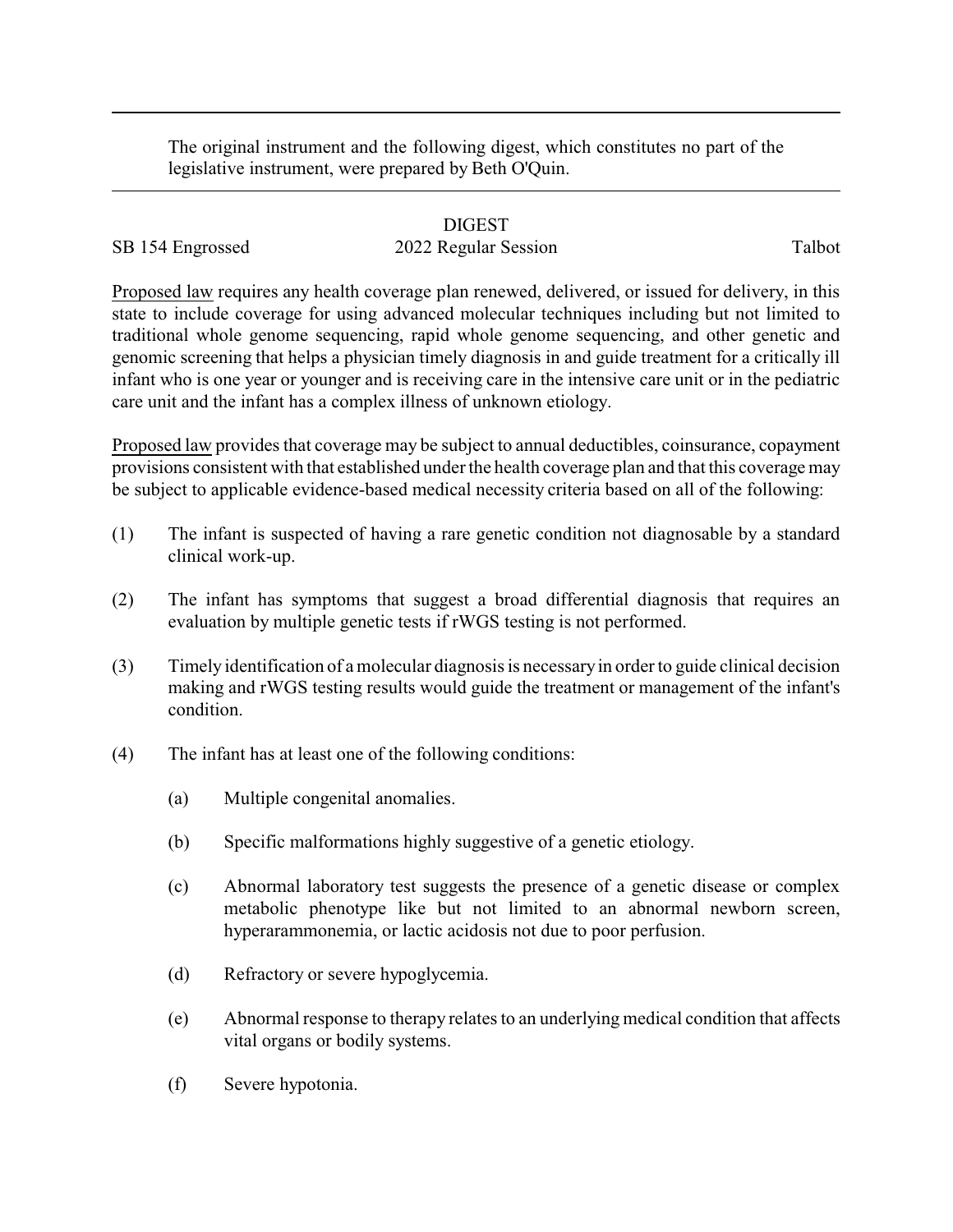- (g) Refractory seizures.
- (h) A high-risk stratification on evaluation for a brief resolved unexplained event with any of the following:
	- (i) A recurrent event without respiratory infection.
	- (ii) A recurrent event witnessed seizure-like event.
	- (iii) A recurrent cardiopulmonary resuscitation.
- (i) Abnormal chemistry levels like but not limited to electrolytes, bicarbonate, lactic acid, venous blood gas, and glucose that suggest inborn error of metabolism.
- (j) Abnormal cardiac diagnostic test results suggests possible channelopathies, arrhythmias, cardiomyopathies, myocarditis, or structural heart disease.
- (k) Family genetic history that relates to the infant's condition.

Proposed law defines health coverage plan as any hospital, health, or medical expense insurance policy, hospital or medical service contract, employee welfare benefit plan, contract, or other agreement with a health maintenance organization or a preferred provider organization, health and accident insurance policy, or any other insurance contract of this type in the state, including group insurance plans, self-insurance plans, and the office of group benefits programs. Excludes a plan providing coverage for excepted benefits in present law, limited benefit health insurance plans, and short-term policies that have a term of less than 12 months.

Proposed law applies to health coverage plans renewed, delivered, or issued for delivery in their state on or after January 1, 2023.

Effective January 1, 2023.

(Adds R.S. 22:1028.4)

## Summary of Amendments Adopted by Senate

## Committee Amendments Proposed by Senate Committee on Insurance to the original bill

- 1. Makes technical changes.
- 2. Removes rapid whole genome sequencing testing, and adds advanced molecular techniques including but not limited to traditional whole genome sequencing, rapid whole genome sequencing, and other genetic and genomic screening.
- 3. Adds that all plans in this state are required to cover rapid genome sequencing testing